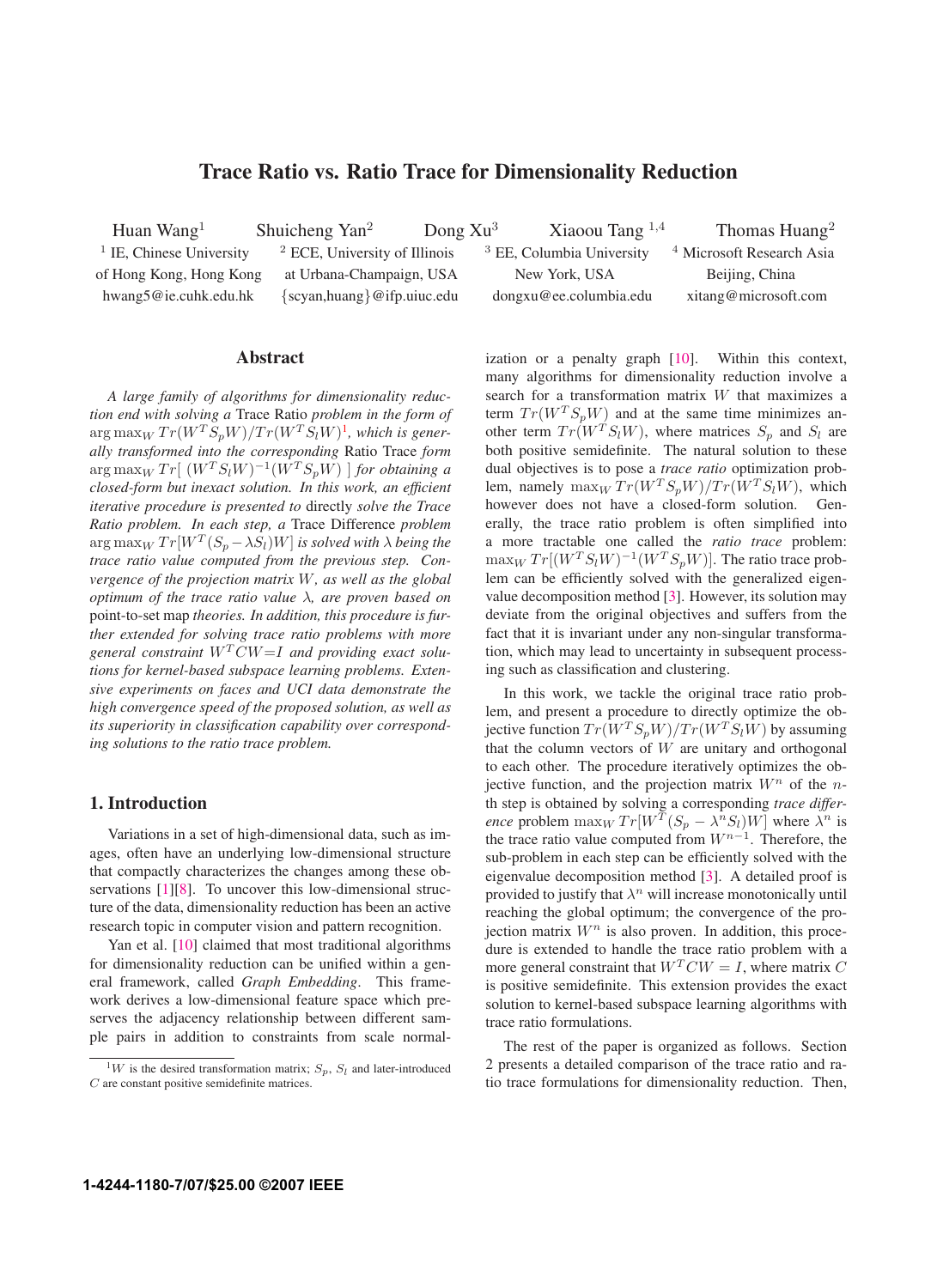the iterative procedure to solve the trace ratio problem is introduced in Section 3, and Section 4 gives the convergence proof. The extension for more general constraints and its related works are introduced in Section 5. Experimental results are presented in Section 6, and we conclude this paper in Section 7.

# **2. Dimensionality Reduction Formulations: Trace Ratio vs. Ratio Trace**

For a classification problem, assume that the training data are given as  $\{x_i | x_i \in \mathbb{R}^m\}_{i=1}^N$ , where N is the number of training samples. The corresponding class labels of the samples are denoted as  $\{c_i|c_i \in \{1, ..., N_c\}\}_{i=1}^N$ , where  $N_c$  is the number of classes and the number of samples belongis the number of classes, and the number of samples belonging to the  $c$ -th class is denoted as  $n_c$ . In practice, dimensionality reduction is in great demand owing to the fact that the effective information for classification often lies within a lower dimensional feature space.

A simple but effective way for dimensionality reduction is to find a matrix  $W = [w_1, w_2, ..., w_d] \in \mathbb{R}^{m \times d}$  (*Rank*(W)  $=d$ ,  $||w_k||=1$ ,  $k=1, 2, \ldots, d$ ) to transform the original highdimensional data x into a low-dimensional form  $y \in \mathbb{R}^d$ (usually  $d \ll m$ ) as

$$
y = W^T x.
$$
 (1)

Many algorithms [1][8][10][11] with various motivations have been proposed to find such a  $W$ . Yan et al. [10] claimed that most dimensionality reduction algorithms can be unified into a general framework, namely graph embedding which is described as follows.

Let  $G = \{X, S\}$  be an undirected weighted graph with vertex set X and similarity matrix  $S \in \mathbb{R}^{N \times N}$ . Each element of the real symmetric matrix  $S$  measures the similarity between a pair of vertices. The diagonal matrix D and the Laplacian matrix L of a graph G are defined as  $L = D - S$ and  $D_{ii} = \sum_{j \neq i} S_{ij}$ ,  $\forall i$ . For a specific dimensionality reduction algorithm there may exist two graphs, the intrinsic duction algorithm, there may exist two graphs, the intrinsic graph  $G = \{X, S\}$  and the penalty graph  $G^p = \{X, S^p\}$ with  $L^p = D^p - W^p$  and  $D_{ii}^p = \sum_{j \neq i} S_{ij}^p$ ,  $\forall i$ . The in-<br>trinsic graph characterizes data properties that the algorithm trinsic graph characterizes data properties that the algorithm favors and the penalty graph describes properties that the algorithm tries to avoid. A graph preserving criterion is imposed for these two objectives:

$$
\arg\min_{W} \frac{\sum_{i \neq j} ||W^T x_i - W^T x_j||^2 S_{ij}}{\sum_{i \neq j} ||W^T x_i - W^T x_j||^2 S_{ij}^p},
$$
 (2)

which can be further formulated in trace ratio form [10]:

$$
\arg\max_{W} \{ \frac{Tr(W^T X L^p X^T W)}{Tr(W^T X L X^T W)} = \frac{Tr(W^T S_p W)}{Tr(W^T S_l W)} \}, \quad (3)
$$

where  $S_p = X L^p X^T$  and  $S_l = X L X^T$ . Note that for the graph embedding framework in  $[10]$ , the denominator of  $(2)$  can also be defined as a constraint for scale normalization, which will also result in the trace ratio optimization problem as in the latter part of (3).

Many popular dimensionality reduction algorithms, such as Linear Discriminant Analysis (LDA) [1] and the nonparametric algorithm Marginal Fisher Analysis (MFA) [10] (or similarly, Local Discriminant Embedding [2]), can be formulated in the above graph embedding framework. For example, LDA searches for a subspace that minimizes intraclass scatter and at the same time maximizes inter-class scatter:

$$
W^* = \min_{W} \frac{\sum_{i=1}^{N} ||W^T x_i - W^T \bar{x}_{c_i}||^2}{\sum_{c=1}^{N_c} n_c ||W^T \bar{x}_c - W^T \bar{x}||^2},\tag{4}
$$

where  $\bar{x}_c$  is the mean of samples belonging to the *c*-th class and  $\bar{x}$  is the mean of all samples. From the graph embedding point of view in (3), the similarity matrices for the intrinsic and penalty graphs of LDA are defined as

$$
S_{ij} = \delta_{c_i, c_j}/n_{c_i}, i \neq j,
$$
\n<sup>(5)</sup>

$$
S_{ij}^p = 1/N - S_{ij}, i \neq j,
$$
 (6)

where  $\delta_{c_i, c_j} = 1$  if  $c_i = c_j$ , and  $\delta_{c_i, c_j} = 0$  otherwise.

This optimization problem is typically nonconvex, and there does not exist a closed-form solution for the general trace ratio problem (3); hence such problems are often transformed into the simpler yet inexact ratio trace problem, which is equivalent to the determinant ratio problem [3]. For (3), the corresponding ratio trace (determinant ratio) form is

$$
W^* = \arg\max_{W} Tr[(W^T S_l W)^{-1} (W^T S_p W)] \tag{7}
$$

$$
= \arg\max_{W} \frac{|W^T S_p W|}{|W^T S_l W|}
$$
\n(8)

which can be directly solved with the generalized eigenvalue decomposition (GEVD) method:

$$
S_p w_k = \tau_k S_l w_k \tag{9}
$$

where  $\tau_k$  is the k-th largest eigenvalue of the GEVD with the corresponding eigenvector  $w_k$ , and  $w_k$  constitutes the  $k$ -th column vector of the matrix  $W$ .

**Remarks.** Despite the existence of a closed-form solution for ratio trace optimization problem, the obtained solution does not necessarily best optimize the corresponding trace ratio optimization algorithm, which is the essential objective function for general dimensionality reduction. For supervised dimensionality reduction algorithms, this approximation may sacrifice the potential classification capability of the derived low-dimensional feature space, which is demonstrated later in our experiments. This motivates the need for a procedure to directly solve the trace ratio optimization problem.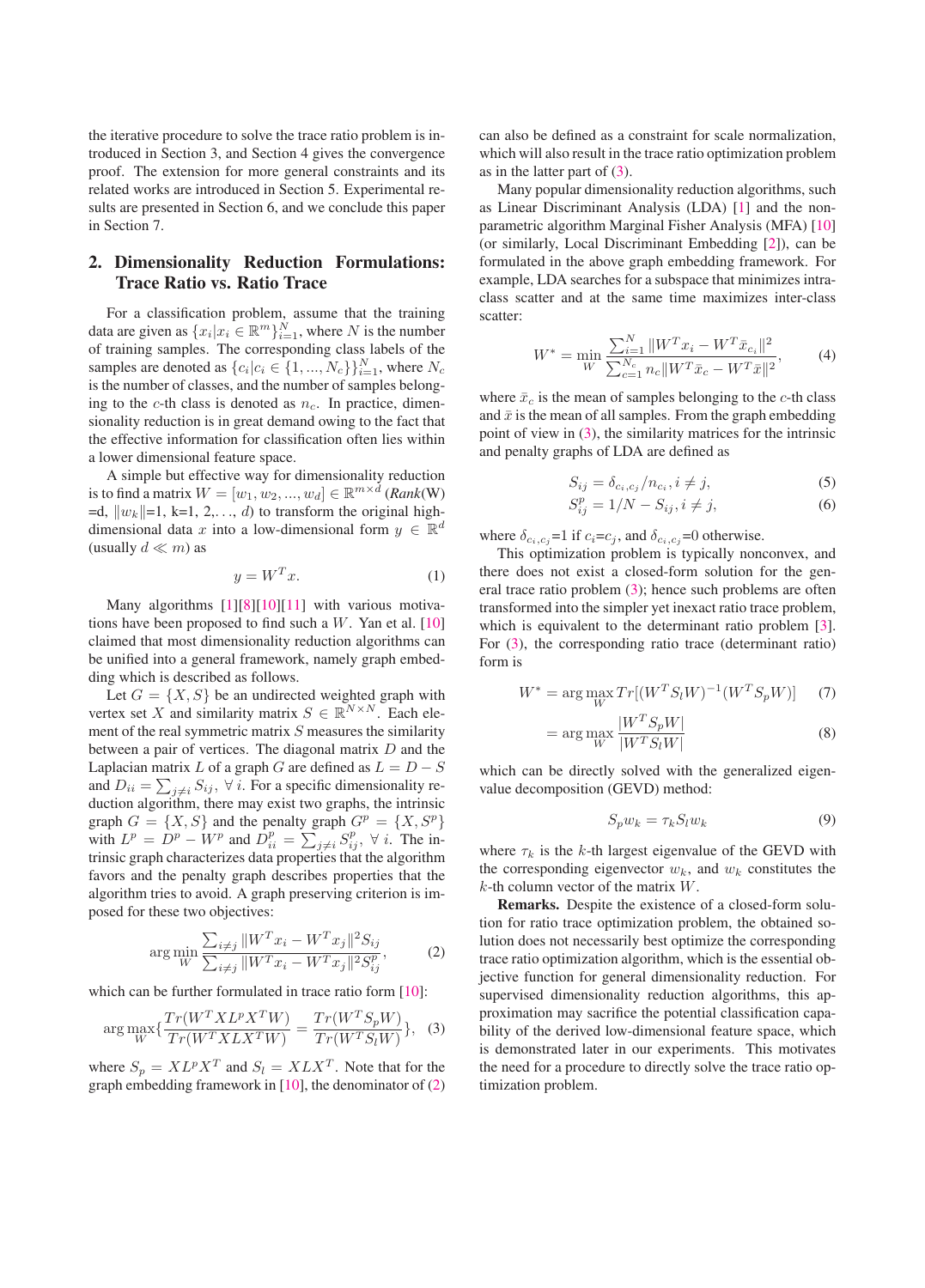### **3. Efficient Solution of Trace Ratio Problem**

In this section, we present an efficient procedure to solve the trace ratio problem with the assumption that  $W^TW =$  $I_d$ . Denote  $S_t = S_p + S_l$ , then the trace ratio optimization problem in (3) is equivalent to

$$
W^* = \arg\max_{W^T W = I_d} \frac{Tr(W^T S_p W)}{Tr(W^T S_t W)}.
$$
 (10)

We have  $0 \leq Tr(W^T S_n W)/Tr(W^T S_t W) \leq 1$ , and the maximum value 1 of (10) corresponds to the maximum of (3), namely  $+\infty$ . Without losing generality, we instead solve for (10) in the following. Our procedure consists of two steps.

**1. Remove the** *Null Space* **of** S*<sup>t</sup>* **with Principal Components Analysis (PCA) [8].** The matrices  $S_p$  and  $S_l$  are both positive semidefinite, and the intersection of their null spaces is equal to the null space of  $S_t$ , namely,  $\{x | S_t x =$ 0}. As the null space of  $S_t$  does not contain discriminating information for the training data ( $x^T S_p x = 0$  and  $x^T S_l x = 0$ ), they may be removed from the solution space without sacrificing accuracy. Assume that the singular value decomposition of matrix S*<sup>t</sup>* is

$$
S_t = U\Lambda U^T,
$$

where  $\Lambda = [\lambda_1, \lambda_2, \ldots, \lambda_{m'}], \lambda_k > 0, k = 1, 2, \ldots, m'$ ,<br>and m' is the number of positive singular values of S. Then and  $m'$  is the number of positive singular values of  $S_t$ . Then the solution is constrained to lie within the space spanned by the column vectors of U, namely,  $W = \dot{UV}, V \in \mathbb{R}^{m' \times d}$ ,<br>and the problem defined in (10) is changed to and the problem defined in (10) is changed to

$$
V^* = \arg\max_{V^T V = I_d} \frac{Tr(V^T S_p^u V)}{Tr(V^T S_t^u V)}.
$$
 (11)

where  $S_p^u = U^T S_p U$  and  $S_t^u = U^T S_t U$ . Then, the denom-<br>instar of the objective function (11) is always positive for inator of the objective function  $(11)$  is always positive for non-zero V, that is,  $S_t^u$  is positive definite.

**2. Iterative optimization.** Here, we first introduce our iterative algorithm to solve  $(11)$ . Its theoretical justifications will be presented in Section-4. In each step, we solve a trace difference problem

$$
V^* = \arg\max_{V^T V = I_d} Tr[V^T (S_p^u - \lambda^n S_t^u)V],
$$

where  $\lambda^n$  is the trace ratio value calculated from the projection matrix  $V^{n-1}$  of the previous step. The detailed procedure is listed in Algorithm 1.

### **4. Proof of Convergency to Global Optimum**

#### **4.1. Proof of the monotonic increase of** λ*<sup>n</sup>*

Denote the objective function of  $(11)$  as

$$
J(V) = \frac{Tr(V^T S_p^u V)}{Tr(V^T S_t^u V)}.
$$
\n(16)

## **Algorithm 1** . Iterative Procedure to Solve the Trace Ratio Optimization Problem

- 1: Initialize  $V^0$  as an arbitrary columnly orthogonal matrix;
- 2: For <sup>n</sup>=1, 2,...,N*max*, Do
	- 1. Compute the trace ratio value  $\lambda^n$  from the projection matrix  $V^{n-1}$ :

$$
\lambda^{n} = \frac{Tr[V^{n-1}S_{p}^{u}V^{n-1}]}{Tr[V^{n-1}S_{t}^{u}V^{n-1}]}.
$$
 (12)

2. Construct the trace difference problem as

$$
V^n = \arg\max_{V^T V = I_d} Tr[V^T (S_p^u - \lambda^n S_t^u) V].
$$
\n(13)

3. Solve the trace difference problem using the eigenvalue decomposition method:

$$
(S_p^u - \lambda^n S_t^u)v_k^n = \tau_k^n v_k^n, \qquad (14)
$$

where  $\tau_k^n$  is the k-th largest eigenvalue of  $(S_p^u - \lambda^n S^u)$  with the corresponding eigenvector  $\theta_p^n$  $\lambda^n S_t^u$ ) with the corresponding eigenvector  $v_k^n$ .

- 4. Reshape the projection matrix for the sake of orthogonal transformation invariance:
	- (a) Set  $V^n = [v_1^n, v_2^n, \dots, v_d^n]$ , where d is the desired lower feature dimension: desired lower feature dimension;
	- (b) Let  $S_t^v = V^n (V^n)^T S_t^u V^n (V^n)^T$ ;
	- (c) Conduct singular value decomposition as

$$
S_t^v = V^n \Lambda^n V^{nT}.
$$
 (15)

- 5. If  $||V^n V^{n-1}|| < \sqrt{m'd} \varepsilon$  ( $\varepsilon$  is set to 10<sup>-4</sup> in this work) then break this work), then break.
- 3: Output  $V = V^n$ .

Then, the monotonic increase of  $\lambda^n$  is guaranteed by the following theorem.

**Lemma-1.** For Algorithm 1 to solve the trace ratio optimization problem, we must have

$$
J(V^n) \ge J(V^{n-1}), \quad \text{namely} \quad \lambda^{n+1} \ge \lambda^n. \tag{17}
$$

**Proof.** Denote  $g_n(V) = Tr(V^T(S_p^u - \lambda^n S_t^u)V)$ , then  $(V^{n-1}) = 0$ . Moreover, from Algorithm 1 and the as $g_n(V^{n-1})=0$ . Moreover, from Algorithm 1 and the assumption that  $V^T V = I_d$ , we have [6]

$$
\sup_{V^T V = I_d} g_n(V) = \sum_{k=1}^d \tau_k^n.
$$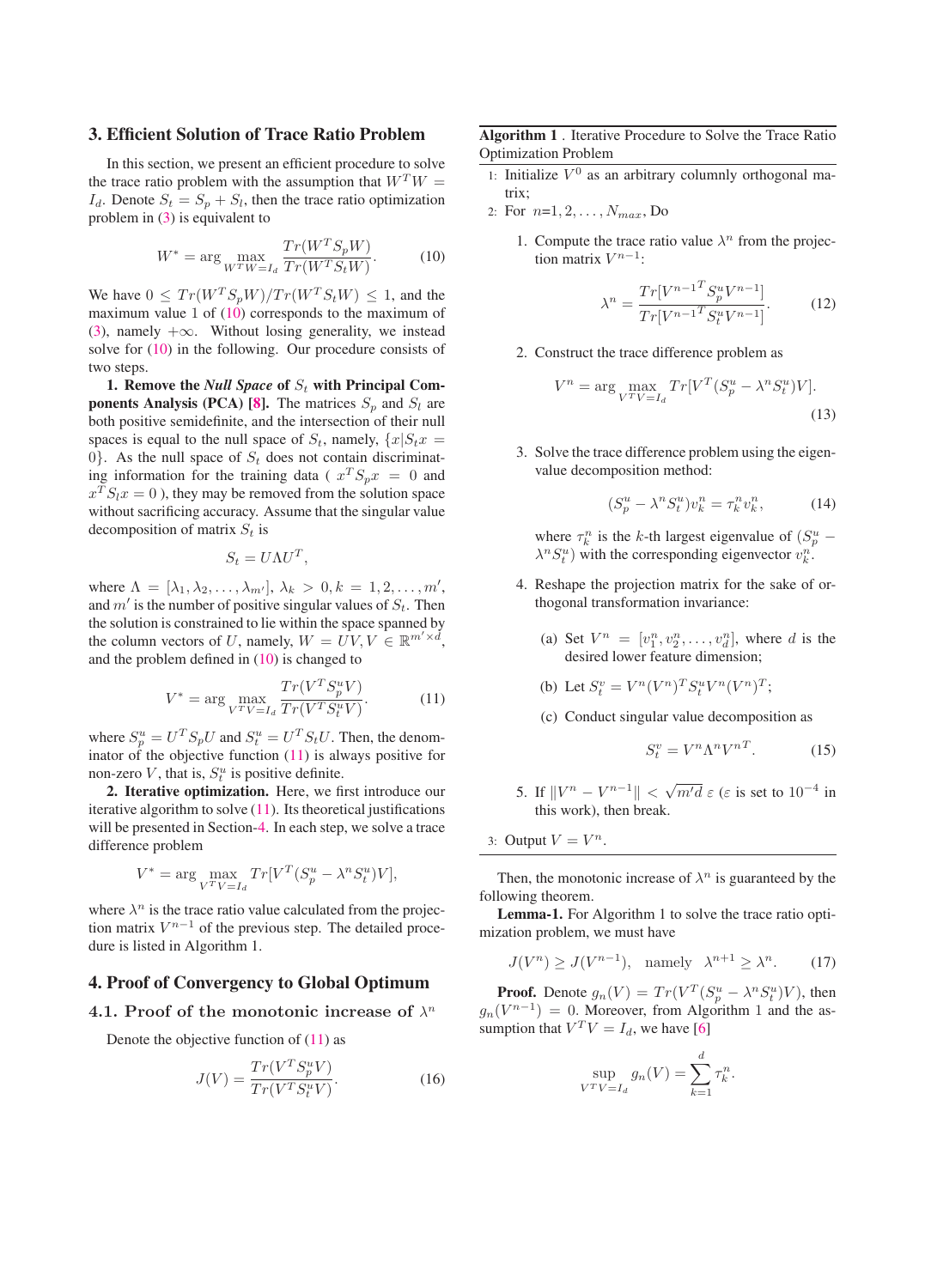Also,  $g_n(V^n) = \sum_{k=1}^d \tau_k^n$  from (14) and (15). Then we have

$$
g_n(V^n) \ge g_n(V^{n-1}) = 0.
$$

Namely,  $Tr[V^{nT}(S_p^u - \lambda^n S_t^u)V^n] \ge 0$ . As the matrix  $S_t^u$ <br>is positive definite we obtain is positive definite, we obtain

$$
\frac{Tr(V^{nT}S_p^uV^n)}{Tr(V^{nT}S_t^uV^n)} \geq \lambda^n,
$$

that is,

$$
J(V^n) \ge J(V^{n-1}),
$$
 namely  $\lambda^{n+1} \ge \lambda^n$ .  $\square$ 

From Theorem-1, we can conclude that the trace ratio value will monotonically increase.

### 4.2. Proof of  $V^n$  convergence and global op**timum for** λ

To prove the convergence of the projection matrix  $V^n$ , we first introduce the concept of *point-to-set* mapping and some related lemmas [7]. The power set  $\wp(\chi)$  of a set  $\chi$  is the collection of all subsets of  $\chi$ . A *point-to-set* map  $\Omega$  is a function:  $\chi \rightarrow \varphi(\chi)$  [5]. In our iterative procedure to the trace ratio optimization problem, the map from  $V^{n-1}$  to  $V^n$ can be considered as a point-to-set map, since each  $V^n$  with any orthogonal transformation will not change the value of the objective function  $J(V^n)$ .

**Strict Monotonicity [5].** An algorithm is a point-toset map  $\Omega: \chi \to \wp(\chi)$ . Given an initial point  $X_1$ , the algorithm generates a sequence of points via the rule that  $X_n \in \Omega(X_{n-1})$ . Suppose  $J : \chi \to \mathbb{R}_+$  is a continuous, non-negative function; an algorithm is called *strictly monotonic* if 1)  $Y \in \Omega(X)$  implies that  $J(Y) \geq J(X)$ , and 2)  $Y \in \Omega(X)$  and  $J(Y) = J(X)$  imply that  $Y = X$ .

To prove the convergence of the projection matrix  $V^n$ , we will utilize the following lemma.

**Lemma-2 [7].** Assume that the algorithm  $\Omega$  is strictly monotonic with respect to  $J$  and that it generates a sequence  ${X_n}$  which lies in a compact set. If  $\chi$  is normed, then  $||X_n - X_{n-1}||$  $\rightarrow$  0. If  $\Omega$  is closed at an accumulation<br>  $\hat{X}^n - \hat{X}$  then  $\hat{X}$  is a fixed point namely point  $\hat{X}$ ,  $\lim_{n \to \infty} X^n = \hat{X}$ , then  $\hat{X}$  is a fixed point, namely  $\{\hat{X}\}=\Omega(\hat{X}).$ 

In our proposed iterative procedure (12-15) for the trace ratio optimization problem, let  $\chi = \mathbb{R}^{m' \times d} \cap \varphi$ , where the set  $\varphi = \{X \mid X \in \mathbb{R}^{m' \times d} \mid X \text{ is the solution of (12-15)}\}$ set  $\varphi = \{X | \exists V \in \mathbb{R}^{m' \times d}, X \text{ is the solution of (12-15)}\}$ <br>with  $V^{n-1} - V$ . Then the iterative algorithm from (12) to with  $V^{n-1}=V$ }. Then the iterative algorithm from (12) to (15), denoted as  $\Omega$ , is a point-to-set map (the set contains one point when  $V^n$  is constrained to have been obtained from (12-15)), and it generates a sequence of points via the rule that  $V^n = \Omega(V^{n-1})$ . This algorithm is strictly monotonic as proven below.

**Lemma-3** The iterative algorithm (12-15) for the trace ratio optimization problem is strictly monotonic with respect to  $J = J(V)$  as defined in (16).

**Proof.** It is obvious that  $J(V)$  is a continuous, nonnegative function. From Lemma-1, we have  $J(V^n) \geq$  $J(V^{n-1})$ , hence the first condition for strict monotonicity is satisfied. For the second condition, if  $Y = \Omega(X)$  and  $J(Y) = J(X)$ , then  $\max_{Y} Tr[V^{T}(S_{p}^{u} - \lambda S_{u}^{u})\dot{V}] = 0$ <br>where  $\sum_{Y} (Y^{T} C_{u}^{u} V) / T_{v}(Y^{T} C_{u}^{u} V)$ , etherwise we where  $\lambda = Tr(X^T S_p^u X)/Tr(X^T S_t^u X)$ ; otherwise, we have  $I(Y) > I(X)$ . As  $S_u^u$  is positive definite, we have have  $J(Y) > J(X)$ . As  $S_t^u$  is positive definite, we have  $\max_{V}$  $Tr(V^T S_p^u V)$  $\frac{T r (V T g_{\mu} V)}{T r (V T g_{\mu} V)} = \lambda$ . Since both X and Y achieve the maximum of the objective function  $J(V)$ , they both maximize  $Tr[V^T(S_p^u - \lambda S_t^u)V]$  [4]. As the maximum of  $Tr[V^T(S_u^u - \lambda S_t^u)V]$  [4]. As the maximum of  $Tr[V^T(S^u_p - \lambda S^u_p)\hat{V}]$  lies in the space spanned by the first decomposition of the matrix  $(S^u_{p-1}, S^u_{p-1})$  for each or d eigenvectors of the matrix  $(S_p^u - \lambda S_t^u)$  [6]<sup>2</sup>, there only ex-<br>ists one orthogonal transform between these two matrices ists one orthogonal transform between these two matrices. Given that both X and Y are constrained in the set  $\varphi$ , they are orthogonal transform invariant as in (15); therefore, we have  $X = Y$ . Then, we can conclude that the iterative algorithm (12-15) for the trace ratio optimization problem is strictly monotonic with respect to  $J = J(V)$  as defined in (16).  $(16)$ .

All possible  $\lambda^n$  computed from the set  $\{V \mid V^T V =$  $I_d, V \in \mathbb{R}^{m' \times d}$  will constitute a compact set. As described above, all members of  $\chi$  are computed from (14) and (15); hence  $\chi$  is compact owing to the continuity of the mapping from  $\lambda^n$  to  $V^n$ . A more detailed proof is omitted here.

Based on the above lemmas, we can have the following theorem on the convergence of the  $\lambda^n$  to the global optimum.

**Theorem-1.** For the iterative procedure (12-15) defined in Algorithm 1, we have  $||V^n - V^{n-1}|| \to 0$ . Denote  $\lim_{n \to \infty} V^n = V$ , then  $V \in \arg \max_{V} \frac{T r (V^T S_p^u V)}{T r (V^T S_u^u V)}$  $\frac{Tr(V - S_p V)}{Tr(V^T S_t^u V)}$ , that is,  $\lambda^n$  will monotonically increase and converge to the global optimum.

**Proof.** From Lemma-2 and Lemma-3, we can directly reach the conclusion that  $||V^n - V^{n-1}||$  $\rightarrow$  0. From Lemma-2, we have  $J(V) = J(\Omega(V))$ . According to the proof of Lemma-3, we have  $V \in \arg \max_{Tr(V^T S^u_F V)} \frac{T r(V^T S^u_F V)}{T r(V^T S^u_F V)}$  $\frac{Tr(V D_p V)}{Tr(V^T S_t^u V)}$ .

As proven in Lemma-1,  $\lambda^n$  will monotonically increase, hence we can conclude that  $\lambda^n$  will monotonically increase and converge to the global optimum along with the corresponding projection matrix  $V^n$ .

### **5. Extension and Discussion**

#### **5.1. Extension to General Constraints**

As mentioned previously, we have the assumption  $W<sup>T</sup>W = I$  for the trace ratio optimization problem. In practice, a more general constraint  $W^T C W = I$ , where C is any positive semidefinite matrix, may be imposed. Here,

<sup>&</sup>lt;sup>2</sup>It is deduced with the assumption that there do not exist duplicated eigenvalues for  $(S_p^u - \lambda S_t^u)$ .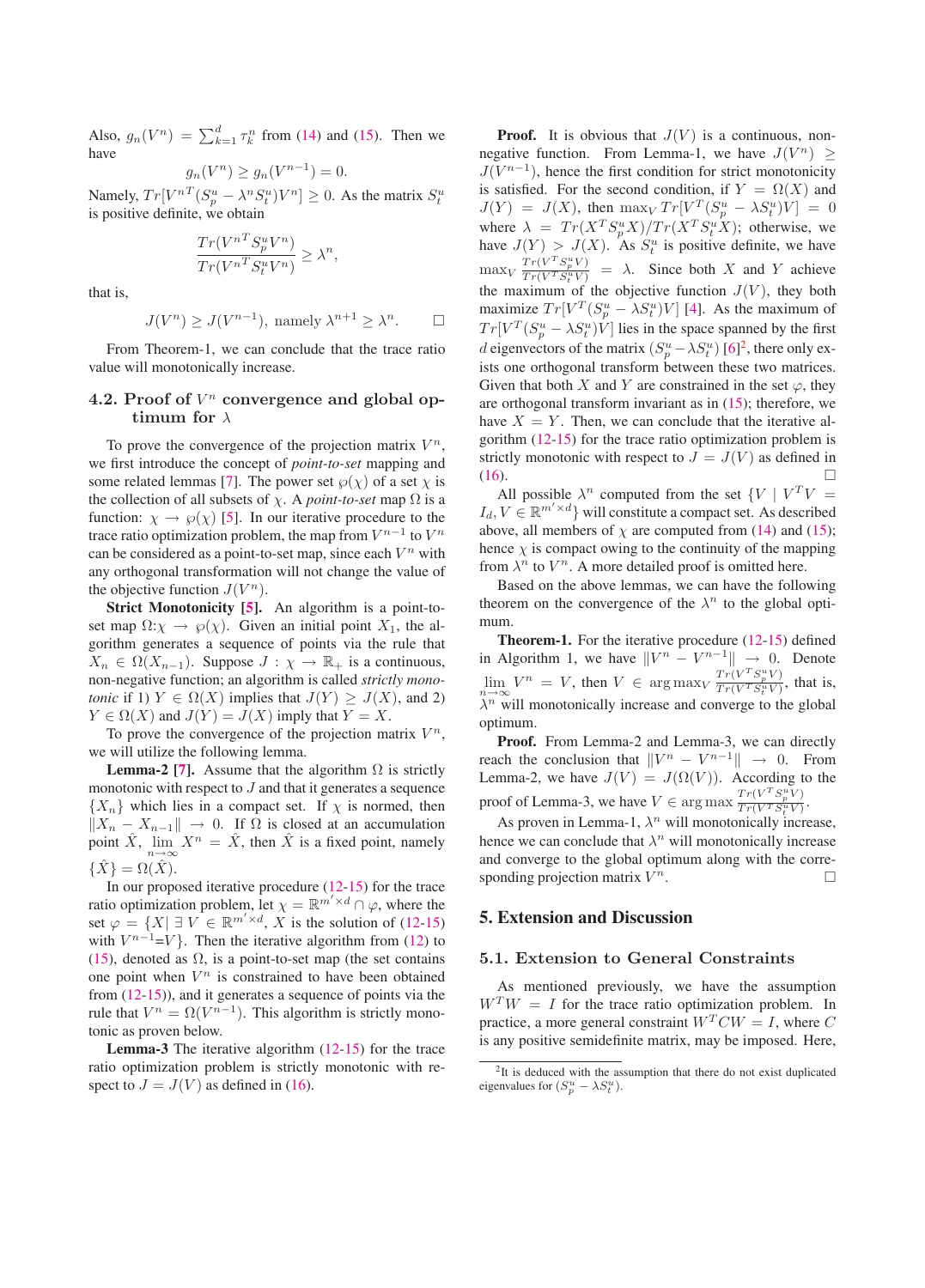we take as example the kernelization of the graph embedding framework in  $[10]$ , where C is a kernel matrix, to introduce how to solve the trace ratio optimization problem with general constraints.

The intuition of the kernel trick is to map the data from the original input feature space to another higher dimensional Hilbert space as  $\phi : x \rightarrow \mathcal{F}$ , and then perform linear dimensionality reduction in this new feature space. This approach is well suited to algorithms that need only to compute the inner product of data pairs  $k(x_i, x_j)$  =  $\phi(x_i) \cdot \phi(x_i)$ . Assuming that the transformation matrix  $W = [\phi(x_1), \phi(x_2), \cdots, \phi(x_N)]$  W and K is the kernel Gram matrix with  $K_{ij} = \phi(x_i) \cdot \phi(x_j)$ , we have the following optimization problem from (3):

$$
\max_{\tilde{W}^T K \tilde{W}=I} \left\{ \frac{Tr(\tilde{W}^T K L^p K \tilde{W})}{Tr(\tilde{W}^T K L K \tilde{W})} = \frac{Tr(\tilde{W}^T S_p^k \tilde{W})}{Tr(\tilde{W}^T S_l^k \tilde{W})} \right\}, (18)
$$

where the constraint matrices are  $S_p^k = KL^p K$  and  $S_l^k = KL^r K$ KLK.

Assume that the singular value decomposition of the kernel matrix K is  $K = U_k \Lambda_k (U_k)^T$ , where  $\Lambda_k$  is a diagonal matrix with positive diagonal elements. Let  $\tilde{W} =$  $U_k \Lambda_k^{-1/2} W_1$ , then we can simplify the optimization problem (18) into

$$
\max_{W_1^T W_1 = I} \frac{Tr(W_1^T S_p^1 W_1)}{Tr(W_1^T S_l^1 W_1)},
$$
\n(19)

where the constant matrix  $S_p^1 = \Lambda_k^{-1/2} U_k^T S_p^k U_k \Lambda_k^{-1/2}$  and  $S_{p+1}^1 = \frac{1}{2} \Lambda_k^{-1/2} V_k^T S_p^k U_k \Lambda_k^{-1/2}$  $S_l^1 = \Lambda_k^{-1/2} U_k^T S_l^k U_k \Lambda_k^{-1/2}$ . Now this optimization prob-<br>lem is converted into the form in (3), and hence we can use lem is converted into the form in (3), and hence we can use the proposed Algorithm 1 to search for the global optimum.

#### **5.2. Discussion**

**Trace Ratio vs. Ratio Trace:** Trace ratio and ratio trace present two different formulations to the general dimensionality reduction problem. They are interlinked in the following aspects. First, for the trace ratio formulation, the objective function is invariant under any orthogonal transformation of  $V$ ; while for the ratio trace formulation, it is invariant under any non-singular transformation matrix of  $V$ . Hence, the former is invariant for classification if based on Euclidean distance, while different solutions of the latter may change the similarity and thus is unstable for classification. Second, the ratio trace formulation has a closedform solution and is more efficient compared to the trace ratio formulation. Third, for the ratio trace formulation, the column vectors of the projection matrix are not required to be orthogonal, hence it essentially puts different weights on different projection directions. Assume that the singular value decomposition of W is  $W = U_w \Lambda_w V_w^T$ ; then, as the right orthogonal matrix V will not change the similarity if right orthogonal matrix  $V_w$  will not change the similarity if

it is based on the Euclidean distance, the projection directions encoded by the column vectors of  $U_w$  are given different weights from the diagonal elements of  $\Lambda_w$ . Finally, the trace ratio formulation is the essential formulation for general dimensionality problem, which directly leads to the superiority of the solution from the trace ratio formulation over that from the ratio trace formulation.

**Relationship with Guo's Work [4]:** Guo et al. [4] proposed a method to solve the trace ratio problem. Our proposed algorithm is different from Guo's in many aspects. First, Guo's work proves convergence of only the trace ratio value, and does not prove the convergence of the projection matrix  $V$ ; while our algorithm provides convergence proofs for both the trace ratio value and the projection matrix  $V$ . Second, Guo's work utilizes the dichotomy method to select the trace ratio value for their trace difference formulation, which commonly exhibits slow convergence of the trace ratio value. As shown in the experiment section, our proposed method converges much faster than Guo's work. Third, in our proposed algorithm, the trace ratio value increases monotonically, hence it is guaranteed that the performance improves step-by-step; while in Guo's work, the derived trace ratio value may fluctuate. Finally, our algorithm is proposed for general dimensionality reduction problems and further extended for solving kernelbased subspace learning problems formulated in trace ratio form. The work in [9] also discussed the trace ratio problem and applied the multi-scale search for pursuing the solution; hence also suffers from the same issues as Guo's work.

#### **6. Experiments**

In this section, our proposed **I**terative algorithm for the **T**race **R**atio (ITR) optimization problem is systematically evaluated in four aspects, taking the LDA and MFA [10] algorithms as instances of trace ratio problems. The first is the evaluation of convergence speed in comparison to Guo's work [4]; the second is visualization of the projection matrices of ITR compared to PCA and the ratio trace based LDA; the third is evaluation of the classification capability of the derived low-dimensional feature spaces from linear dimensionality reduction algorithms; and the fourth is evaluation of the classification capability of the derived lowdimensional feature space for kernel-based dimensionality reduction algorithms.

#### **6.1. Dataset Preparation**

In our experiments, we use six data sets. The first three are the benchmark face databases FERET, ORL, and  $CMU$  PIE<sup>1</sup> with high-dimensional features. For the face databases, all images are aligned by fixing the locations of the two eyes. From the FERET database, we use seventy

<sup>1</sup>Available at http://www.face-rec.org/databases/.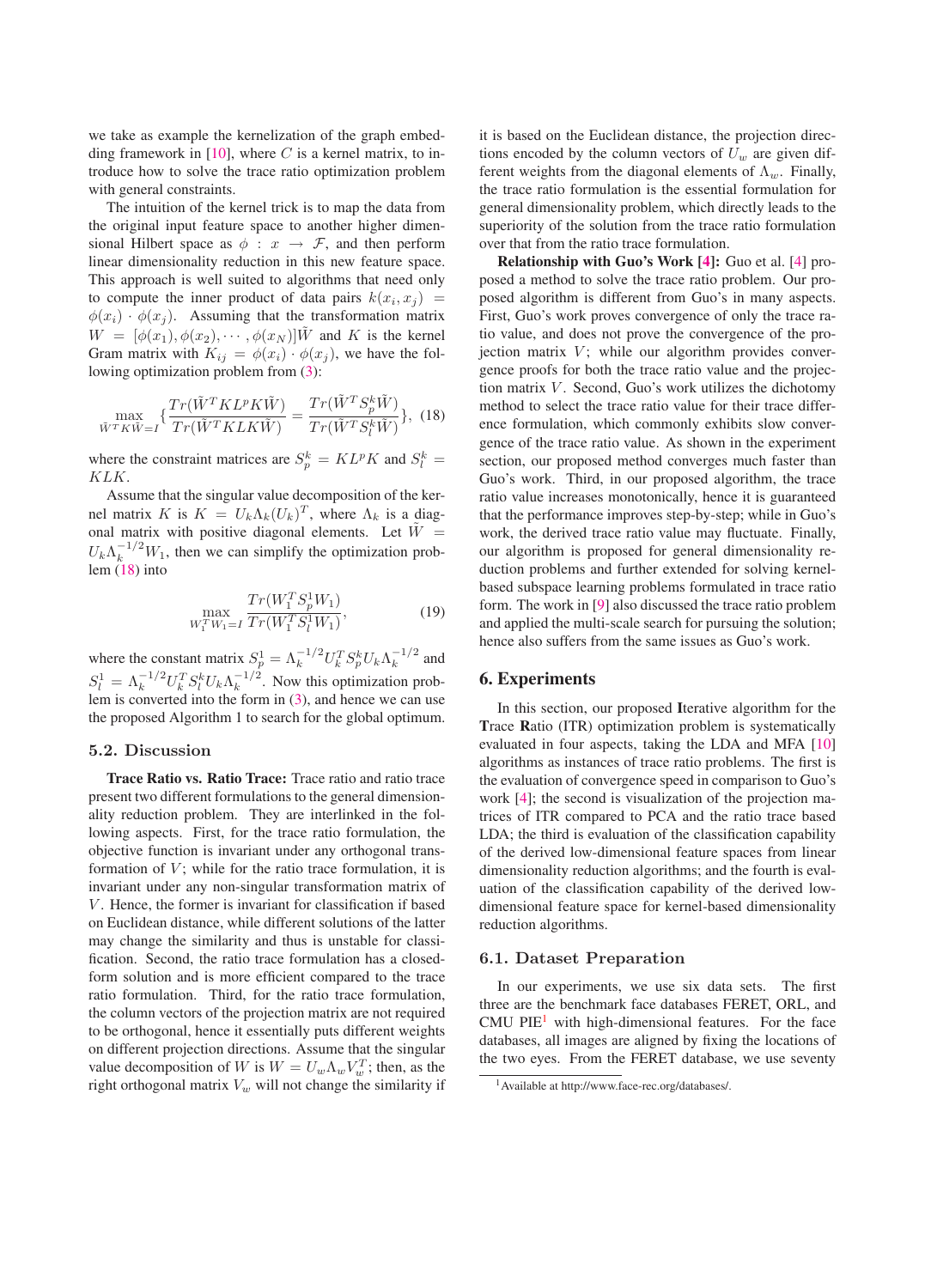

Figure 1.  $||V^n - V^{n-1}||$  error vs. iteration number, and the trace difference  $|Tr[V^{n}T(S_p - \lambda^n S_t)V^n||$  (implies the error between  $V^n$ and the optimum) vs. iteration number. (a-b) FERET database, and (c-d) CMU PIE database.

people with six images for each person; the images are normalized in size to 56-by-46 pixels. The ORL database contains 400 images of 40 persons, where each image is normalized in size to 56-by-46 pixels. The CMU PIE (Pose, Illumination, and Expression) database contains more than 40,000 facial images of 68 people. In our experiment, a subset of five near frontal poses (C27, C05, C29, C09 and C07) and illuminations indexed as 08 and 11 is used. Each person has ten images and all the images are normalized to 64-by-64 pixels. The other three data sets are wine, iris, and ionosphere (iono) from the UC Irvine repository<sup>2</sup>; this data has relatively small feature dimensions.

### **6.2. Convergence Speed**

In this subsection, the convergence property of our proposed algorithm ITR is compared to Guo's method. The convergence property is evaluated in two aspects. One is the convergence of the projection matrix  $V^n$ , determined according to the difference of  $V^n$  and  $V^{n-1}$  ( $||V^n - V^{n-1}||$ ). The other is the speed of  $|Tr[V^{nT}(S_p - \lambda^n S_t)V^n]|$  converging to zero. As described in the proof of Lemma-3, the largest trace ratio value results in  $Tr[V^{nT}(S_p \lambda^n S_t$ ) $V^n$ ] = 0; hence this evaluation measures the convergence speed of the trace ratio value to the global optimum, and the accuracy of the projection matrix V .

The FERET and CMU PIE databases are used for these evaluations. For both ITR and Guo's method, we optimize the objective function in (11) and from the LDA algorithm. Detailed results are shown in Figure 1, from which we can see that ITR converges much faster than Guo's method. Commonly, ITR converges after about 5 iterations. Moreover, the accuracy of the trace ratio value, characterized by the value of  $|Tr[V^{nT}(S_p - \lambda^n S_t)V^n]|$ , from the ITR algorithm is much better than that from Guo's method.

### **6.3. Visualization of Projection Matrix**

In this subsection, we examine the visual properties of the projection matrix W computed by our proposed ITR algorithm within LDA, and compare it to the traditional ratio trace formulation within LDA and to the PCA algorithm.



Figure 2. Visualization of the projection matrix  $W$  of PCA, ratio trace based LDA, and trace ratio based LDA (ITR) on the FERET database.

The FERET and ORL databases are used for this experiment. From the FERET database, three images of each subject are randomly selected for the computation of the projection matrices, while four images of each subject are taken from the ORL database. For the ITR algorithm, the reduced feature dimension is set to  $d = 10$  for the computation of the projection matrix. For LDA related algorithms, we first conduct PCA to reduce the dimension to  $N-N_c$  as in [1], and then perform LDA. The final projection matrix is the product of the PCA projection matrix and the LDA projection matrix.

The column vectors of the projection matrix are reshaped into a matrix of the original image size. All the results are shown in Figure 2. They demonstrate that PCA vectors look similar to a face, which agrees with the motivation of PCA; while the results from LDA related algorithms are more noisy, which indicates that the most discriminating features perhaps do not possess explicit global semantics.

## **6.4. Classification by Linear Trace Ratio Algorithms with Orthogonal Constraints**

In this subsection, we conduct classification experiments on the face databases with high feature dimensions. Our proposed ITR procedure is compared to the ratio trace solution using LDA and MFA as examples. For MFA related algorithms, the number of nearest neighbors of each sample is fixed as 4, and the number of shortest pairs from different classes is set as 40. To speed up model training, PCA is computed as a preprocessing step for LDA/MFA related algorithms. Two PCA dimensions are tested before LDA/MFA: one is  $N-N_c$ , which is equivalent to the Fisher-

<sup>2</sup>Available at http://www.ics.uci.edu/ mlearn/MLRepository.html.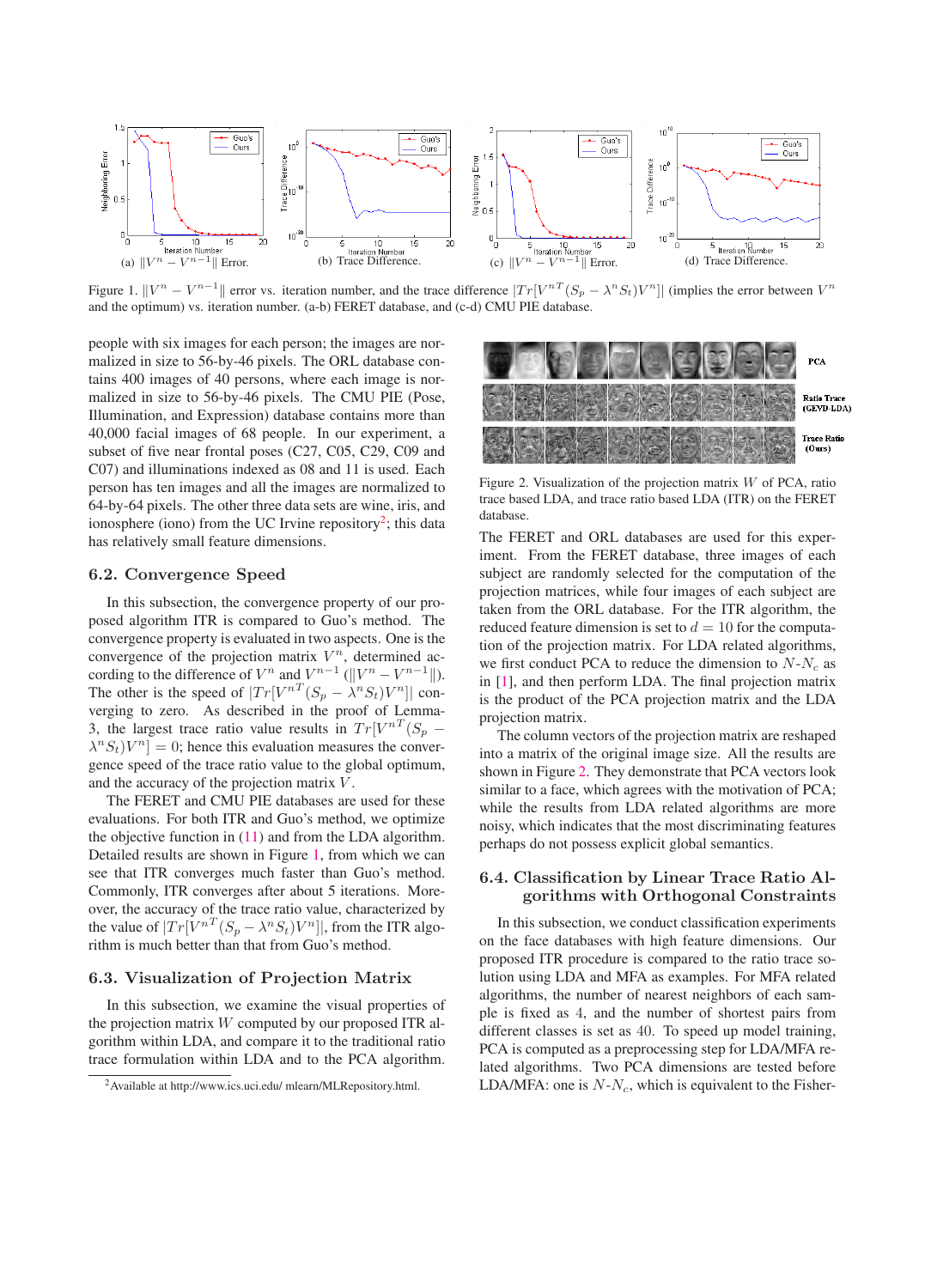Table 1. Recognition error rates (%) of PCA, PCA (N-N*c*)+Ratio Trace based LDA (RLDA), PCA (N-N*c*)+Trace Ratio based LDA (ITR-LDA), PCA (N-1)+Ratio Trace based LDA (RLDA2), PCA (N-1)+Trace Ratio based LDA (ITR-LDA2), PCA (N-N*c*)+Ratio Trace based MFA (RMFA), PCA (N-N*c*)+Trace Ratio based MFA (ITR-MFA), PCA (N-1)+Ratio Trace based (RMFA2), PCA (N-1)+Trace Ratio based MFA (ITR-MFA2), and the method without dimensionality reduction on the three face databases. Note that the boldtype numbers are those with the best classification accuracies for LDA and MFA respectively.

| Configure                     | Unsupervised |            |             |                | LDA Related Algorithms |                 | <b>MFA Related Algorithms</b> |                |                   |          |
|-------------------------------|--------------|------------|-------------|----------------|------------------------|-----------------|-------------------------------|----------------|-------------------|----------|
| <b>FERET</b>                  | $w/o$ DR.    | <b>PCA</b> | <b>RLDA</b> | <b>ITR-LDA</b> | RLDA <sub>2</sub>      | ITR-LDA2        | <b>RMFA</b>                   | <b>ITR-MFA</b> | RMFA <sub>2</sub> | ITR-MFA2 |
| N3T3                          | 17.1         | 16.2       | 8.6         | 7.6            | 7.6                    | 6.7             | 9.5                           | 5.3            | 6.2               | 4.8      |
| N2T4                          | 32.9         | 33.2       | 21.1        | 21.8           | 18.9                   | 17.1            | 20.7                          | 22.0           | 18.6              | 16.8     |
| <b>ORL</b>                    | $w/o$ DR.    | <b>PCA</b> | <b>RLDA</b> | <b>ITR-LDA</b> | RLDA <sub>2</sub>      | <b>ITR-LDA2</b> | <b>RMFA</b>                   | <b>ITR-MFA</b> | RMFA <sub>2</sub> | ITR-MFA2 |
| N4T6                          | 12.1         | 10.8       | 11.7        | 6.7            | 11.7                   | 5.8             | 10.8                          | 6.7            | 7.1               | 5.4      |
| <b>N3T7</b>                   | 18.6         | 17.5       | 15.7        | 13.2           | 16                     | 11.8            | 15.4                          | 11.8           | 12.1              | 11.8     |
| N <sub>2</sub> T <sub>8</sub> | 28.4         | 27.5       | 28.4        | 24.4           | 22.2                   | 22.5            | 27.5                          | 23.7           | 24.7              | 22.2     |
| <b>PIE</b>                    | $w/o$ DR.    | <b>PCA</b> | <b>RLDA</b> | <b>ITR-LDA</b> | RLDA <sub>2</sub>      | <b>ITR-LDA2</b> | <b>RMFA</b>                   | <b>ITR-MFA</b> | RMFA <sub>2</sub> | ITR-MFA2 |
| N <sub>4</sub> T <sub>6</sub> | 14.3         | 11.3       | 4.0         | 0.8            | 4.0                    | 0.5             | 4.2                           | 0.5            | 1.8               | 0.5      |
| <b>N3T7</b>                   | 19.0         | 15.9       | 7.0         | 2.7            | 4.8                    | 2.0             | 7.3                           | 2.5            | 2.9               | 2.0      |
| N <sub>2</sub> T <sub>8</sub> | 22.4         | 17.5       | 18.1        | 12             | 12.9                   | 6.1             | 16.9                          | 11.9           | 8.7               | 5.7      |



Figure 3. Recognition error rates over different dimensions. The configuration is N3T7 on the CMU PIE database. For LDA and MFA, the dimension of the preprocessing PCA step is  $N-<sub>c</sub>$ .

face algorithm  $[1]$  for LDA; the other is  $(N-1)$ , and in this case, LDA and MFA are implemented by first transforming the objective functions into the form of Eqn. (11) for avoiding the singular value issue. With our ITR algorithm, we also test these two dimensions for PCA before formally performing ITR, and the maximum iteration number T*max* in Algorithm <sup>3</sup> is set to 16 in all the experiments. For comparison, the classification result from PCA and that on the original gray-level features without dimensionality reduction are also reported as the baselines, denoted as 'PCA' and 'w/o DR.' in the tables and figures. In all experiments, the Nearest Neighbor method is used for final classification. For each database, we test various configurations of training and testing sets, where  $'NxTy'$  indicates that x images of each subject are randomly selected for model training and the remaining  $y$  images of each subject are used for testing. Detailed results are listed in Table 1, and recognition error rates over different feature dimensions for the experiment N3T7 on the CMU PIE database are displayed in Figure 3. From the results, we can reach the conclusion that the trace ratio formulation generally outperforms the corresponding ratio trace formulation in terms of classification capability of the derived low-dimensional feature space, with only one exception for <sup>N</sup>2T8 of RLDA2 in the ORL database.

We also conduct classification experiments on the UCI databases with features of low dimensions. The sample data are normalized such that each feature has a standard deviation of one, and no PCA step is used for preprocessing before LDA/MFA since the feature dimension is already relatively small for these data sets. For LDA/MFA related algorithms, the best result of all possible LDA/MFA feature dimensions is reported. We randomly split each data set 100 times into training (70%) and testing (30%) sets, and the classification errors (mean and standard deviation of the testing error) are charted in Figure 4. These results again validate the superiority of the trace ratio formulation over the ratio trace formulation.

### **6.5. Classification by Kernel Trace Ratio algorithms with General Constraints**

We also evaluate the effectiveness of the ITR procedure for solving the trace ratio problem with general constraints. Kernel-based LDA and MFA are used as examples for the trace ratio and ratio trace formulations. In all the experiments, the Gaussian Kernel  $exp{-||x - y||^2/\delta^2}$  is used, and parameter  $\delta$  is set as  $\delta = 2^{(n-10)/2.5} \delta_0$ ,  $n =$  $0, 1, \ldots, 20$ , where  $\delta_0$  is the standard derivation of the training data set. The reported result is the best one among the 21 configurations. The three face databases and the three UCI databases are used for experiments. Detailed results are listed in Table 2 and Figure 4. They show that for both kernel-based Discriminant Analysis and kernel-based MFA algorithms, the trace ratio based solutions are consistently superior to the ratio trace based solutions.

**Discussion:** Over the past few decades, many algorithms have been proposed for dimensionality reduction [12][13]; even for just the PCA+LDA/MFA paradigm, numerous different procedures have been proposed on how to select the PCA dimension, and there are two parameters in MFA that